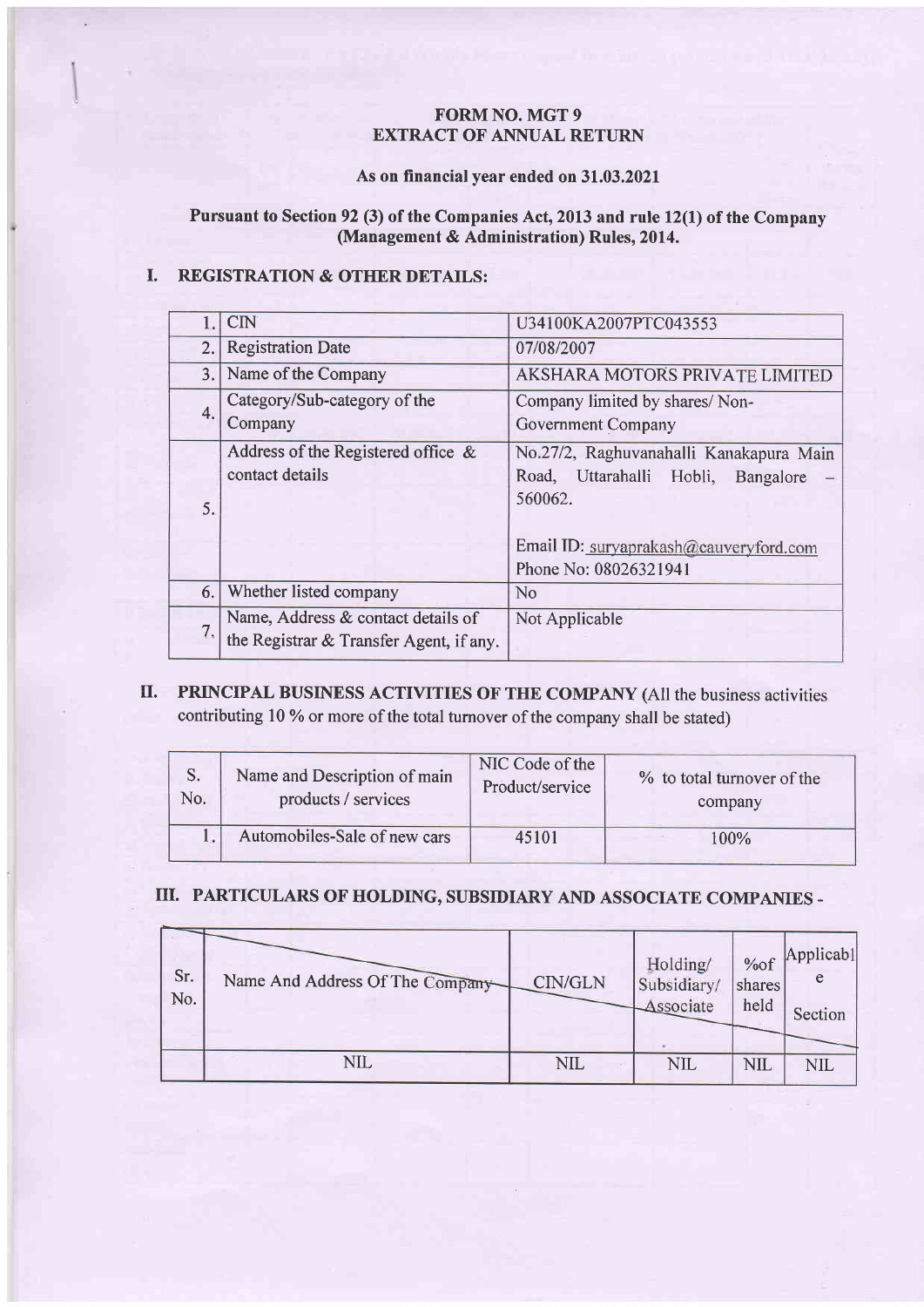#### .SHARE HOLDING PATTERN (Equity Share Capital Breakup as percentage of Total Equity) Category-wise Share Holding

 $\overline{a}$ 

| Category of<br>Shareholders            |                              |                              | No. of Shares held at the beginning of<br>the year[As on 31-March-2020] |                                  | No. of Shares held at the end of the<br>year[As on 31-March-2021] |                              |                          |                                  | $\frac{0}{0}$<br>Change      |
|----------------------------------------|------------------------------|------------------------------|-------------------------------------------------------------------------|----------------------------------|-------------------------------------------------------------------|------------------------------|--------------------------|----------------------------------|------------------------------|
|                                        | De<br>mat                    | Physical                     | Total                                                                   | $%$ of<br>Total<br><b>Shares</b> | De<br>mat                                                         | Physical                     | Total                    | $%$ of<br>Total<br><b>Shares</b> | during<br>the year           |
| A. Promoter s                          |                              |                              |                                                                         |                                  |                                                                   |                              |                          |                                  |                              |
| $(1)$ Indian                           |                              |                              |                                                                         |                                  |                                                                   |                              |                          |                                  |                              |
| a) Individual/<br><b>HUF</b>           | w,                           | 16,66,667                    | 16,66,667                                                               | 33.33                            | $\overline{\phantom{a}}$                                          | 16,66,667                    | 16,66,667                | 33.33                            | <b>NIL</b>                   |
| b) Central Govt                        | $\sim$                       | $\qquad \qquad \blacksquare$ | $\overline{a}$                                                          | $\blacksquare$                   | $\frac{1}{2}$                                                     | $\overline{\phantom{a}}$     | $\frac{1}{2}$            | ÷,                               | ÷                            |
| c) State Govt(s)                       | $\frac{1}{2}$                | $\overline{\phantom{0}}$     |                                                                         | ä,                               | $\overline{\phantom{a}}$                                          | ÷                            | a.                       | $\ddot{}$                        | ۰                            |
| d) Bodies Corp.                        | $\overline{\phantom{0}}$     | $\overline{ }$               | Ξ                                                                       | $\overline{\phantom{m}}$         | ù,                                                                | $\frac{1}{2}$                |                          | ÷                                | $\overline{\phantom{a}}$     |
| e) Banks / FI                          | ×,                           | $\overline{\phantom{a}}$     | $\blacksquare$                                                          |                                  | ÷                                                                 | ×,                           | ×,                       | $\overline{a}$                   | $\overline{\phantom{m}}$     |
| f) Any other                           | $\tilde{\phantom{a}}$        | $\frac{1}{2}$                | ۰                                                                       | $\ddot{}$                        | -                                                                 | $\qquad \qquad \blacksquare$ | $\overline{\phantom{a}}$ | $\overline{\phantom{a}}$         | $\overline{a}$               |
| Sub-total(A)(1):-                      | ٠                            | 16,66,667                    | 16,66,667                                                               | 33.33                            | ÷,                                                                | 16,66,667                    | 16,66,667                | 33.33                            | <b>NIL</b>                   |
| 2) Foreign                             | ÷,                           |                              |                                                                         | $\overline{\phantom{0}}$         | ٠                                                                 | ÷                            |                          |                                  | $\overline{\phantom{a}}$     |
| NRI <sub>s-</sub><br>g)<br>Individuals |                              |                              |                                                                         | Ξ                                | ۳                                                                 |                              |                          |                                  |                              |
| h) Other-<br>Individuals               | ٠                            |                              |                                                                         |                                  | ë                                                                 |                              |                          |                                  |                              |
| i) Bodies Corp.                        | $\overline{a}$               | ÷,                           | ÷.                                                                      | ×                                | ×,                                                                | $\overline{\phantom{a}}$     | -                        | $\blacksquare$                   |                              |
| Banks /<br>j)<br>FI                    |                              |                              |                                                                         |                                  |                                                                   |                              |                          |                                  |                              |
| k)<br>Any<br>Other                     | Ξ                            |                              |                                                                         |                                  | ٠                                                                 |                              |                          |                                  |                              |
| Sub-total(A)(2):-                      | $\omega$                     | ٠                            | $\qquad \qquad \blacksquare$                                            | u,                               | ÷.                                                                | ۰                            | $\overline{\phantom{0}}$ | ÷,                               |                              |
| <b>B.</b> Public<br>Shareholding       | $\blacksquare$               |                              |                                                                         |                                  |                                                                   |                              |                          |                                  |                              |
| 1. Institutions                        | Ξ                            | u,                           | $\frac{1}{2}$                                                           | ۰.                               | $\overline{\phantom{a}}$                                          | $\frac{1}{2}$                | ٠                        | $\frac{1}{2}$                    | w.                           |
| a) Mutual Funds                        | $\ddot{\bullet}$             | $\frac{1}{2}$                | $\blacksquare$                                                          | $\ddot{}$                        | $\qquad \qquad \blacksquare$                                      | $\overline{\phantom{a}}$     |                          | ÷,                               | ۰                            |
| b) Banks / FI                          | $\overline{a}$               | ٠                            | ۰                                                                       | ۰.                               | $\qquad \qquad \blacksquare$                                      | $\frac{1}{2}$                | ٠                        | $\overline{\phantom{a}}$         |                              |
| c) Central Govt                        | ٠                            | $\qquad \qquad \blacksquare$ | $\overline{a}$                                                          | ۷                                | $\blacksquare$                                                    | Ξ                            | $\overline{\phantom{a}}$ | u,                               | $\qquad \qquad \blacksquare$ |
| d) State Govt(s)                       | $\blacksquare$               | $\frac{1}{2}$                | $\blacksquare$                                                          | $\blacksquare$                   | $\blacksquare$                                                    | $\omega$                     | $\overline{\phantom{a}}$ | $\frac{1}{2}$                    | $\blacksquare$               |
| e) Venture<br>Capital Funds            | $\overline{\phantom{0}}$     | $\overline{\phantom{m}}$     | $\blacksquare$                                                          | $\equiv$                         | $\frac{1}{2}$                                                     | $\qquad \qquad \blacksquare$ | $\frac{1}{2}$            | ٠                                |                              |
| f) Insurance<br>Companies              | $\qquad \qquad \blacksquare$ |                              |                                                                         |                                  | $\blacksquare$                                                    | $\overline{\phantom{a}}$     | ۰                        | $\overline{a}$                   |                              |
| g) FIIs                                | $\overline{\phantom{a}}$     | $\frac{1}{2}$                | ă.                                                                      | ä,                               |                                                                   | ٠                            | u.                       | ä,                               | $\equiv$                     |
| h) Foreign<br>Venture Capital<br>Funds | ÷,                           |                              |                                                                         |                                  | $\overline{ }$                                                    |                              | $\mathcal{A}$ :          | i.                               |                              |
| i) Others<br>(specify)                 | -                            |                              |                                                                         |                                  | $\overline{\phantom{a}}$                                          | ٠                            |                          |                                  |                              |
| Sub-total<br>$(B)(1)$ :-               |                              |                              |                                                                         |                                  |                                                                   |                              |                          |                                  |                              |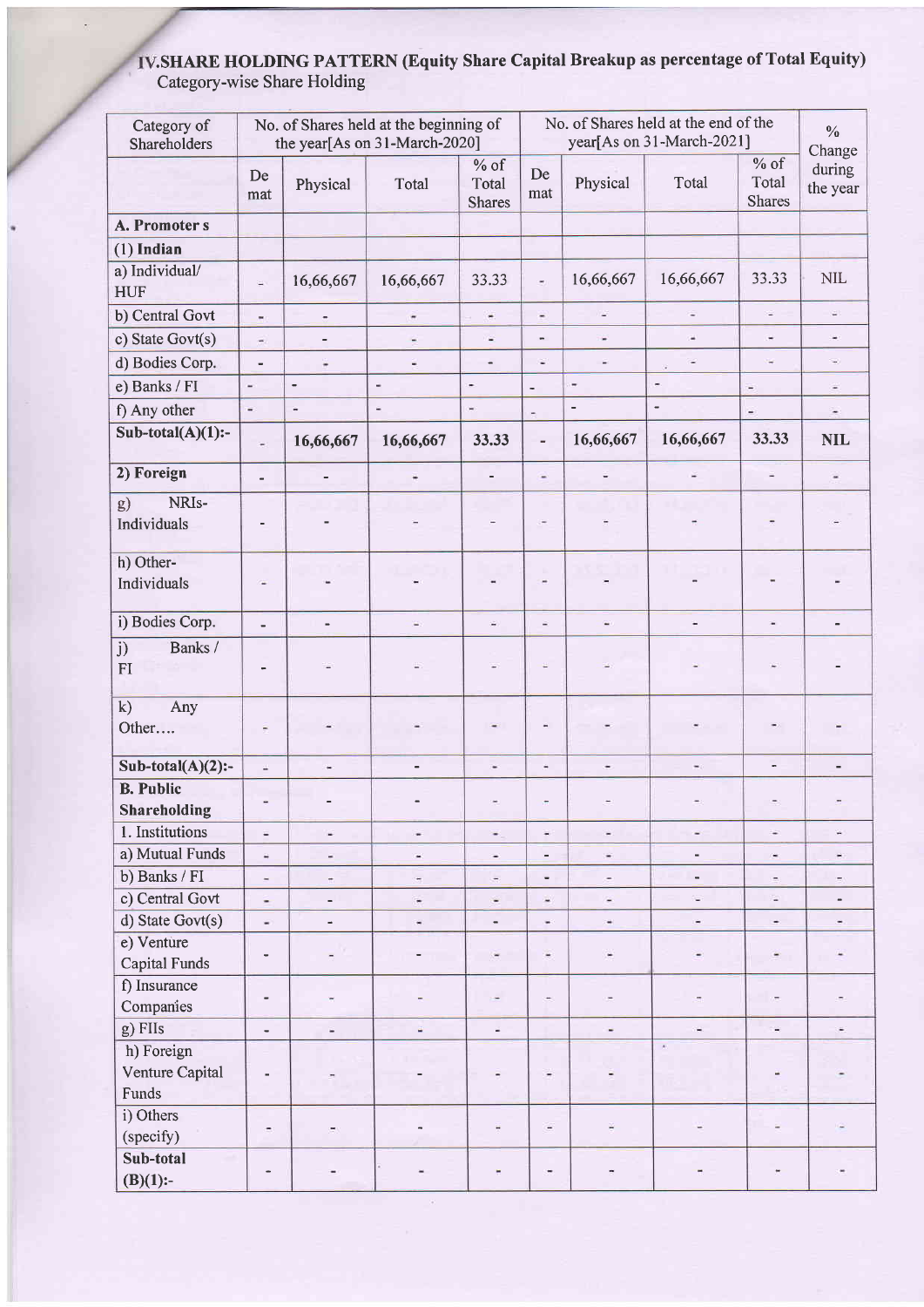| $2.$ Non-              |                |                          |             |                |                          |                          |                |                |                          |
|------------------------|----------------|--------------------------|-------------|----------------|--------------------------|--------------------------|----------------|----------------|--------------------------|
| <b>Institutions</b>    |                |                          |             |                |                          |                          |                |                |                          |
| a) Bodies Corp.        | $\overline{a}$ | $\overline{\phantom{a}}$ | ÷           | ×.             | $\sim$                   | $\overline{\phantom{a}}$ | ۰              | ٠              | ÷                        |
| i) Indian              | $\frac{1}{2}$  | u,                       |             | $\overline{a}$ |                          | $\overline{a}$           | ٠              | $\frac{1}{2}$  | ÷                        |
| ii) Overseas           |                | $\overline{\phantom{a}}$ | ÷.          | Ξ              | $\overline{\phantom{a}}$ | ÷                        | $\overline{a}$ | $\overline{a}$ | $\overline{\phantom{a}}$ |
| b) Individuals         | $\overline{a}$ | $\blacksquare$           | ٠           | $\equiv$       | $\blacksquare$           | н                        | $\frac{1}{2}$  | ш              | £,                       |
| i) Individual          |                |                          |             |                |                          |                          |                |                |                          |
| shareholders           |                |                          |             |                |                          |                          |                |                |                          |
| holding nominal        | $\overline{a}$ |                          |             |                |                          |                          |                |                |                          |
| share capital upto     |                |                          |             |                |                          |                          |                |                |                          |
| Rs. 1 lakh             |                |                          |             |                |                          |                          |                |                |                          |
| ii) Individual         |                |                          |             |                |                          |                          |                |                |                          |
| shareholders           |                |                          |             |                |                          |                          |                |                |                          |
| holding nominal        |                |                          |             | ٠              | ۰                        |                          |                |                |                          |
| share capital in       |                |                          |             |                |                          |                          |                |                |                          |
| excess of Rs 1<br>lakh |                |                          |             |                |                          |                          |                |                |                          |
|                        |                |                          |             |                |                          |                          |                |                |                          |
| c) Others -<br>(Trust) | $\frac{1}{2}$  | 33, 33, 333              | 33, 33, 333 | 66.67          | $\overline{a}$           | 33, 33, 333              | 33, 33, 333    | 66.67          | <b>NIL</b>               |
| Sub-total              |                |                          |             |                |                          |                          |                |                |                          |
| $(B)(2)$ :-            | $\blacksquare$ | 33, 33, 333              | 33, 33, 333 | 66.67          | $\frac{1}{2}$            | 33, 33, 333              | 33, 33, 333    | 66.67          | <b>NIL</b>               |
| <b>Total Public</b>    |                |                          |             |                |                          |                          |                |                |                          |
| Shareholding           |                | 33, 33, 333              |             |                |                          |                          |                |                |                          |
| $(B)=(B)(1)+$          |                |                          | 33, 33, 333 | 66.67          | ä,                       | 33,33,333                | 33, 33, 333    | 66.67          | <b>NIL</b>               |
| (B)(2)                 |                |                          |             |                |                          |                          |                |                |                          |
| <b>C.</b> Shares held  |                |                          |             |                |                          |                          |                |                |                          |
| by Custodian           |                |                          |             |                |                          |                          |                |                |                          |
| for GDRs &             |                |                          |             | $\ddot{}$      |                          |                          |                |                |                          |
| <b>ADRs</b>            |                |                          |             |                |                          |                          |                |                |                          |
| <b>Grand Total</b>     | $\blacksquare$ | 50,00,000                | 50,00,000   | 100            |                          | 50,00,000                | 50,00,000      | 100            | <b>NIL</b>               |
| $(A+B+C)$              |                |                          |             |                |                          |                          |                |                |                          |

B) Shareholding of Promoter-

| S              | Shareholder's | Shareholding at the beginning of |               |               | Shareholding at the end of the |            |                | $\%$       |
|----------------|---------------|----------------------------------|---------------|---------------|--------------------------------|------------|----------------|------------|
| N              | Name          | the year                         |               |               | year                           |            |                | chang      |
|                |               | No. of                           | $%$ of        | %of           | No. of                         | % of total | %of            | e in       |
|                |               | <b>Shares</b>                    | total         | <b>Shares</b> | <b>Shares</b>                  | Shares of  | <b>Shares</b>  | shareh     |
|                |               |                                  | <b>Shares</b> | Pledged       |                                | the        | Pledged        | olding     |
|                |               |                                  | of the        |               |                                | company    |                | during     |
|                |               |                                  | compan        | encumbe       |                                |            | encumb         | the        |
|                |               |                                  |               | red to        |                                |            | ered to        | year       |
|                |               |                                  |               | total         |                                |            | total          |            |
|                |               |                                  |               | shares        |                                |            | shares         |            |
|                | M P Shyam     | 8,33,335                         | 16.67%        |               | 8,33,335                       | 16.67%     |                | <b>NIL</b> |
| $\overline{2}$ | M S Sharmila  | 8,33,332                         | 16.66%        |               | 8,33,332                       | 16.66%     | $\overline{a}$ | <b>NIL</b> |
|                | <b>Total</b>  | 16,66,667                        | 33.33%        |               | 16,66,667                      | 33.33%     |                | <b>NIL</b> |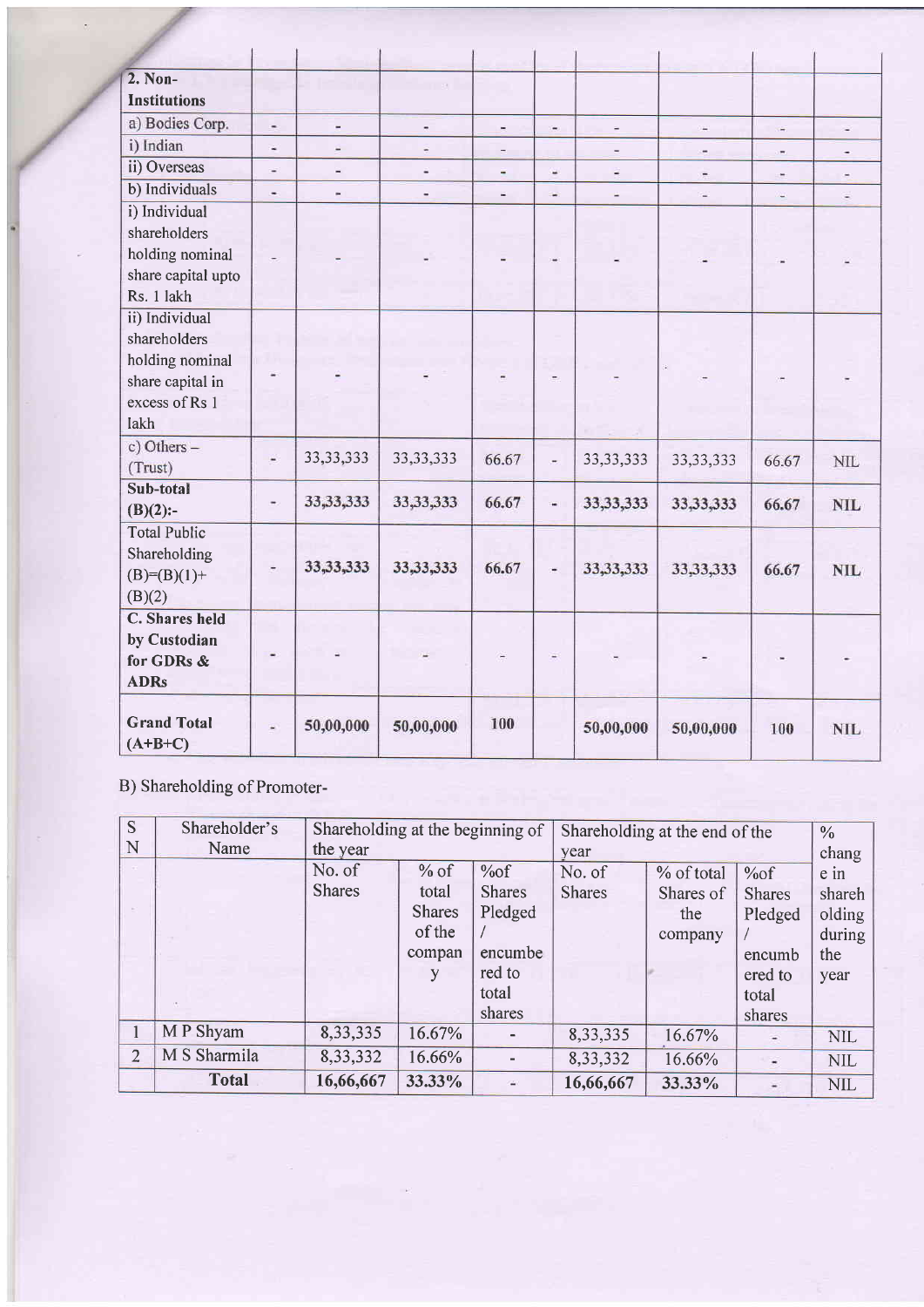C) Change in Promoters' Shareholding (please specify, if there is no change) No Change i. No changes in promoter's share holding

| <b>SN</b> | Particulars                  | Shareholding at the     |         | Cumulative Shareholding  |               |  |
|-----------|------------------------------|-------------------------|---------|--------------------------|---------------|--|
|           |                              | beginning of the year   |         | during the year          |               |  |
|           |                              | % of total<br>No. of    |         | No. of                   | % of total    |  |
|           |                              | shares<br>shares of the |         | shares                   | shares of the |  |
|           |                              |                         | company |                          | company       |  |
|           | At the beginning of the year | 16,66,667               | 33.33%  | 16,66,667                | 33.33%        |  |
|           | No changes                   |                         | ٠       | $\overline{\phantom{a}}$ |               |  |
|           | At the end of the year       | 16,66,667               | 33.33%  | 16,66,667                | 33.33%        |  |

## d) Shareholding Pattern of top ten Shareholders: (other than Directors, Promoters and Holders of GDRs and ADRs

| S<br>N <sub>o</sub> | For Each of the Top 10<br><b>Shareholders</b>                                                                                                                                                   | Shareholding at the<br>beginning of the year |                         | <b>Cumulative Shareholding</b><br>during the year |                             |
|---------------------|-------------------------------------------------------------------------------------------------------------------------------------------------------------------------------------------------|----------------------------------------------|-------------------------|---------------------------------------------------|-----------------------------|
|                     |                                                                                                                                                                                                 | No. of<br>shares                             | % of total<br>shares of | No. of<br>shares                                  | % of total<br>shares of the |
|                     |                                                                                                                                                                                                 |                                              | the<br>company          |                                                   | company                     |
|                     | At the beginning of the year                                                                                                                                                                    | 33, 33, 333                                  | 66.67%                  | 33, 33, 333                                       | 66.67%                      |
|                     | wise Increase<br>Date<br>in<br>Decrease<br>Promoters Shareholding during the year<br>specifying the reasons for increase<br>/decrease (e.g. allotment / transfer /<br>bonus/ sweat equity etc): | Nil                                          |                         | <b>Nil</b>                                        |                             |
|                     | At the end of the year                                                                                                                                                                          | 33, 33, 333                                  | 66.67%                  | 33, 33, 333                                       | 66.67%                      |

## e) Shareholding of Directors and Key Managerial Personnel:

| Sl. No. | Shareholding of each<br>Directors and each Key<br><b>Managerial Personnel</b> | the year      |                                     | Shareholding at the beginning of Cumulative Shareholding during the<br>vear |                                     |  |
|---------|-------------------------------------------------------------------------------|---------------|-------------------------------------|-----------------------------------------------------------------------------|-------------------------------------|--|
|         |                                                                               | No. of shares | % of total shares<br>of the company | No. of<br>shares                                                            | % of total shares of the<br>company |  |
|         | At the beginning of the<br><b>year</b>                                        | 16,66,667     | 33.33%                              | 16,66,667                                                                   | 33.33%                              |  |
|         | <b>Increase</b><br>(Decrease)<br>specifying the reasons                       | <b>NIL</b>    | <b>NIL</b>                          | <b>NIL</b>                                                                  | <b>NIL</b>                          |  |
|         | At the End of the year                                                        | 16,66,667     | 33.33%                              | 16,66,667                                                                   | 33.33%                              |  |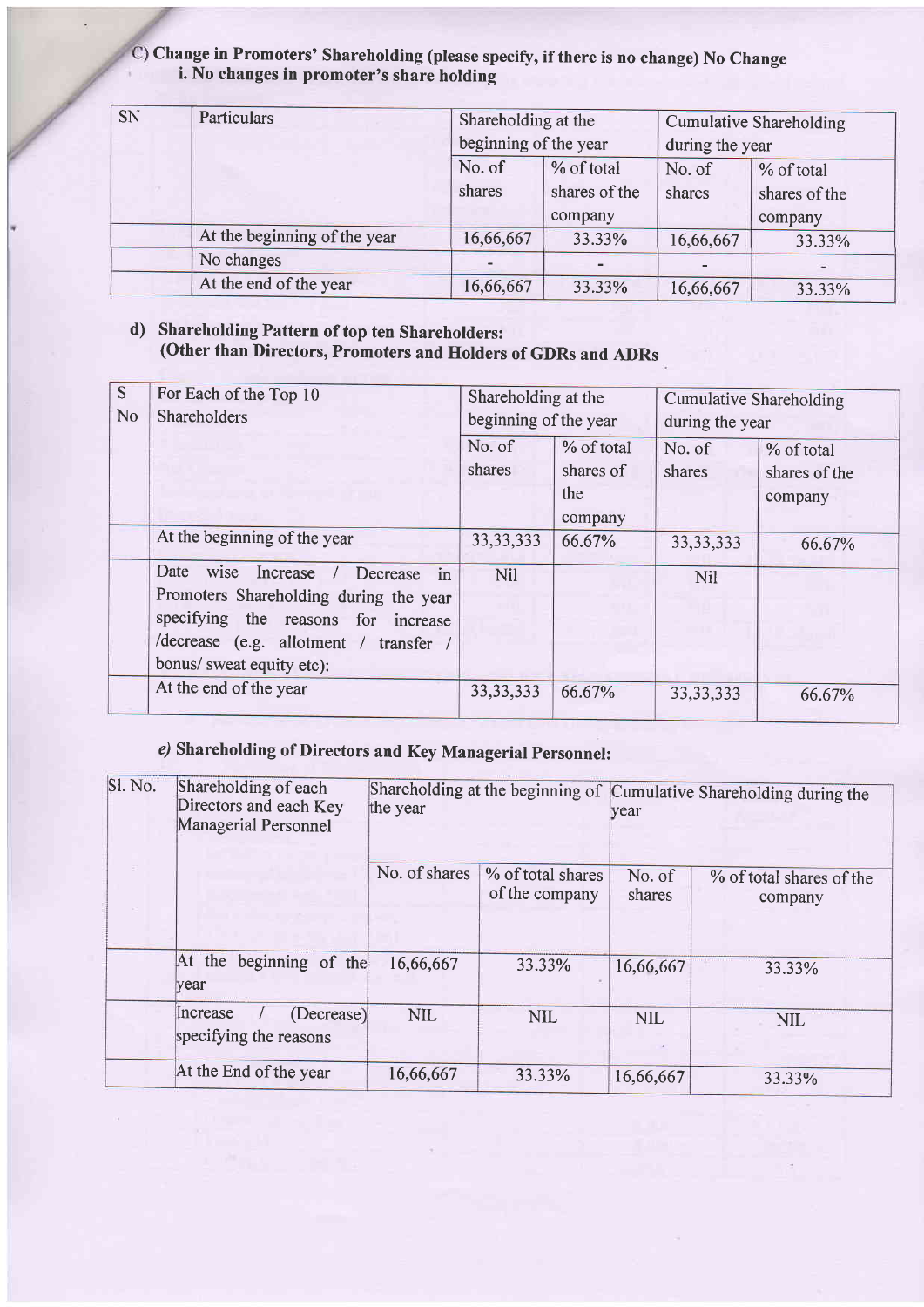| V) INDEBTEDNESS - Indebtedness of the Company including interest outstanding/accrued but not<br>due for payment. |
|------------------------------------------------------------------------------------------------------------------|
|------------------------------------------------------------------------------------------------------------------|

|                                                  | Secured            |                    |            |                       |
|--------------------------------------------------|--------------------|--------------------|------------|-----------------------|
|                                                  | Loans<br>excluding | Unsecured<br>Loans | Deposits   | Total<br>Indebtedness |
|                                                  | deposits           |                    |            |                       |
| Indebtedness at the beginning of                 |                    |                    |            |                       |
| the financial year                               |                    |                    |            |                       |
| i) Principal Amount                              | 22,10,92,583       | 1,19,22,554        | <b>NIL</b> | 23, 30, 15, 137       |
| ii) Interest due but not paid                    | <b>NIL</b>         | <b>NIL</b>         | <b>NIL</b> | <b>NIL</b>            |
| iii) Interest accrued but not due                | <b>NIL</b>         | <b>NIL</b>         | <b>NIL</b> | <b>NIL</b>            |
| Total (i+ii+iii)                                 | 22,10,92,583       | 1,19,22,554        | <b>NIL</b> | 23,30,15,137          |
| <b>Change in Indebtedness during</b>             |                    |                    |            |                       |
| the financial year                               |                    |                    |            |                       |
| * Addition                                       | <b>NIL</b>         | NIL                | <b>NIL</b> | <b>NIL</b>            |
| * Reduction                                      | 9,49,95,747        | 61,44,710          | <b>NIL</b> | 10,11,40,457          |
| <b>Net Change</b>                                | 9,49,95,747        | 61,44,710          | <b>NIL</b> | (10, 11, 40, 457)     |
| Indebtedness at the end of the<br>financial year |                    |                    |            |                       |
| i) Principal Amount                              | 12,60,96,836       | 57,77,844          | <b>NIL</b> | 13, 18, 74, 680       |
| ii) Interest due but not paid                    | <b>NIL</b>         | <b>NIL</b>         | <b>NIL</b> | <b>NIL</b>            |
| iii) Interest accrued but not due                | <b>NIL</b>         | <b>NIL</b>         | <b>NIL</b> | <b>NIL</b>            |
| Total (i+ii+iii)                                 | 12,60,96,836       | 57,77,844          | <b>NIL</b> | 13, 18, 74, 680       |

# VI. REMUNERATION OF DIRECTORS AND KEY MANAGERIAL PERSONNEL-

A. Remuneration to Managing Director, Whole-time Directors and/or Manager:

| SN.            | Particulars of Remuneration                                                                 |                 |                        |
|----------------|---------------------------------------------------------------------------------------------|-----------------|------------------------|
|                |                                                                                             | <b>MP SHYAM</b> | <b>Total</b><br>Amount |
|                | Gross salary                                                                                |                 |                        |
|                | (a) Salary as per provisions<br>contained in section $17(1)$ of the<br>Income-tax Act, 1961 |                 |                        |
|                | (b) Value of perquisites u/s<br>17(2) Income-tax Act, 1961                                  |                 |                        |
|                | (c) Profits in lieu of salary under<br>section 17(3) Income- tax Act,<br>1961               |                 |                        |
| $\overline{2}$ | <b>Stock Option</b>                                                                         |                 |                        |
| 3              | <b>Sweat Equity</b>                                                                         |                 |                        |
| $\overline{4}$ | Commission<br>- as % of profit<br>- others, please specify                                  |                 |                        |
| 5              | Others - sitting fees                                                                       | 8,000           | 8,000                  |
|                | Total $(A)$                                                                                 | 8,000           | 8,000                  |
|                | Ceiling as per the Act                                                                      | <b>NA</b>       | <b>NA</b>              |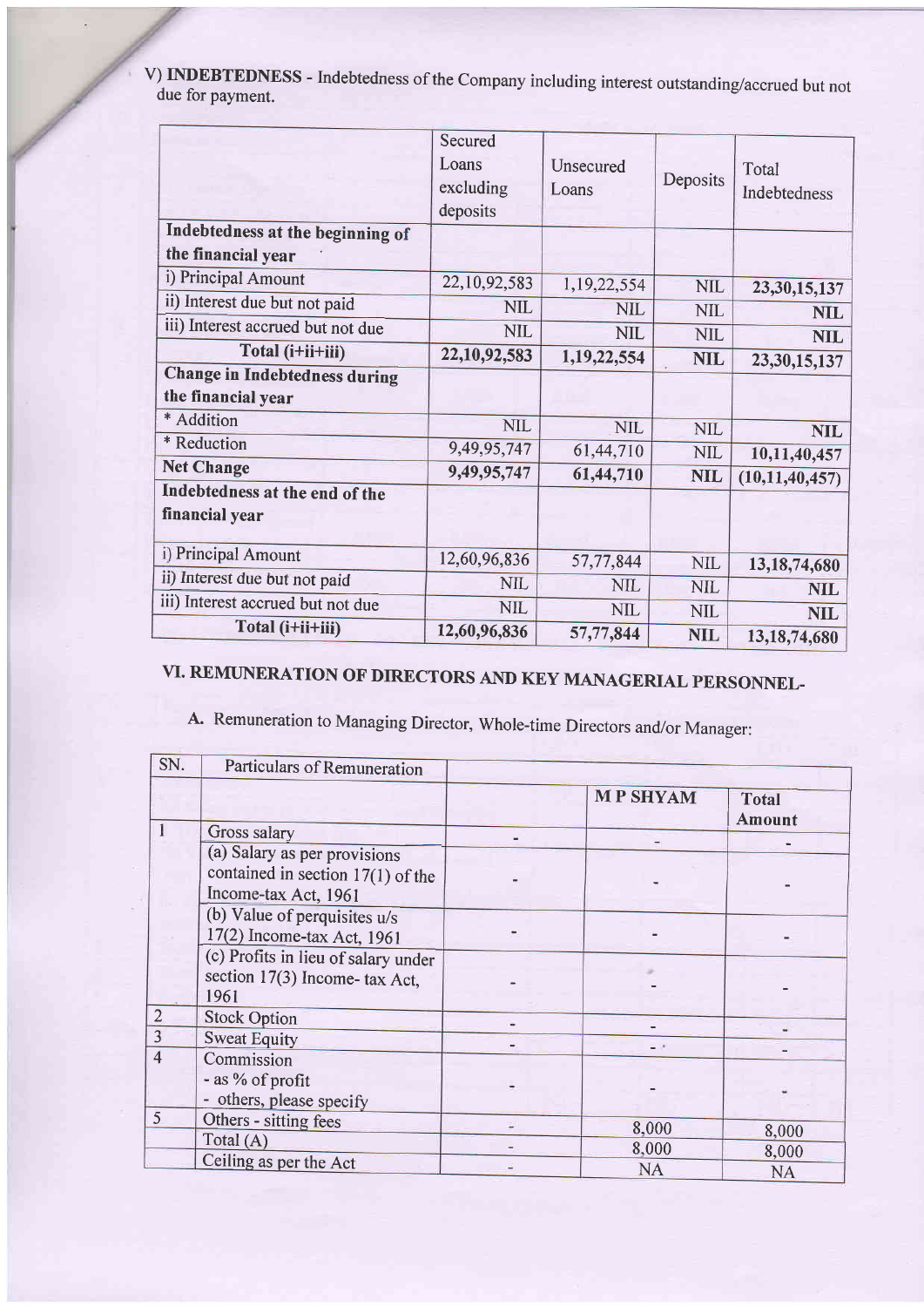## B. Remuneration to other directors

| SN.            | Particulars of                    | Name of Directors |              |                              |                          |                              |               |  |
|----------------|-----------------------------------|-------------------|--------------|------------------------------|--------------------------|------------------------------|---------------|--|
|                | Remuneration                      |                   |              | Total<br>Amount              |                          |                              |               |  |
|                |                                   |                   |              |                              | تناشرت                   | $---$                        |               |  |
| $\mathbf{1}$   | <b>Independent Directors</b>      | $\rightarrow$     |              |                              | $\blacksquare$           | $\blacksquare$               |               |  |
|                | Fee for attending board           |                   |              |                              |                          |                              |               |  |
|                | committee meetings                |                   |              |                              |                          |                              |               |  |
|                | Commission                        |                   |              |                              | ۰.                       | $\qquad \qquad \blacksquare$ | $\sim$        |  |
|                | Others, please specify            |                   |              |                              |                          | -                            |               |  |
|                | Total $(1)$                       | $\blacksquare$    |              | ٠                            |                          | $=$                          |               |  |
| $\overline{2}$ | Other Non-Executive               | <b>MS</b>         | <b>SVSS</b>  | Anupama                      | Nikhil                   | <b>MS</b>                    |               |  |
|                | <b>Directors</b>                  | Sharmila          | <b>GUPTA</b> | Gupta                        | gupta                    | Niveditha                    |               |  |
|                | Sitting Fee for attending         | 8,000             |              |                              |                          |                              |               |  |
|                | board meetings                    |                   | 8,000        | 8,000                        | 8,000                    | 8,000                        | 40,000        |  |
|                | Commission                        |                   | ٠            | $\blacksquare$               | ۰                        |                              | $\frac{1}{2}$ |  |
|                | Others - Remuneration             |                   | ٠            | $\qquad \qquad \blacksquare$ | $\overline{\phantom{0}}$ | $\overline{\phantom{m}}$     | ÷             |  |
|                | Total $(2)$                       |                   |              |                              |                          |                              |               |  |
|                | Total (B)= $(1+2)$                |                   |              |                              |                          |                              |               |  |
|                | <b>Total</b><br><b>Managerial</b> | 8,000             | 8,000        | 8,000                        | 8,000                    | 8,000                        | 40,000        |  |
|                | Remuneration                      |                   |              |                              |                          |                              |               |  |
|                | Overall Ceiling as per            |                   |              |                              |                          |                              |               |  |
|                | the Act                           | <b>NA</b>         | <b>NA</b>    | <b>NA</b>                    | <b>NA</b>                | <b>NA</b>                    | <b>NA</b>     |  |

#### C. REMUNERATION TO KEY MANAGERIAL PERSONNEL OTHER THAN MD/MANAGER/WTD

| SN             | <b>Particulars of Remuneration</b>                  | Key Managerial Personnel |           |            |       |
|----------------|-----------------------------------------------------|--------------------------|-----------|------------|-------|
|                |                                                     | <b>CEO</b>               | <b>CS</b> | <b>CFO</b> | Total |
|                | Gross salary                                        | <b>Nil</b>               | Nil       | <b>Nil</b> | Nil   |
|                | (a) Salary as per provisions contained in section   |                          |           |            |       |
|                | 17(1) of the Income-tax Act, 1961                   |                          |           |            |       |
|                | (b) Value of perquisites u/s 17(2) Income-tax Act,  |                          |           |            |       |
|                | 1961                                                |                          |           |            |       |
|                | (c) Profits in lieu of salary under section $17(3)$ |                          |           |            |       |
|                | Income-tax Act, 1961                                |                          |           |            |       |
| $\overline{2}$ | <b>Stock Option</b>                                 |                          |           |            |       |
| $\overline{3}$ | <b>Sweat Equity</b>                                 |                          |           |            |       |
| $\overline{4}$ | Commission                                          |                          |           |            |       |
|                | - as % of profit                                    |                          |           |            |       |
|                | others specify                                      |                          |           |            |       |
| 5              | Others, please specify                              |                          |           |            |       |
|                | Total                                               | Nil                      | Nil       | Nil        | Nil   |